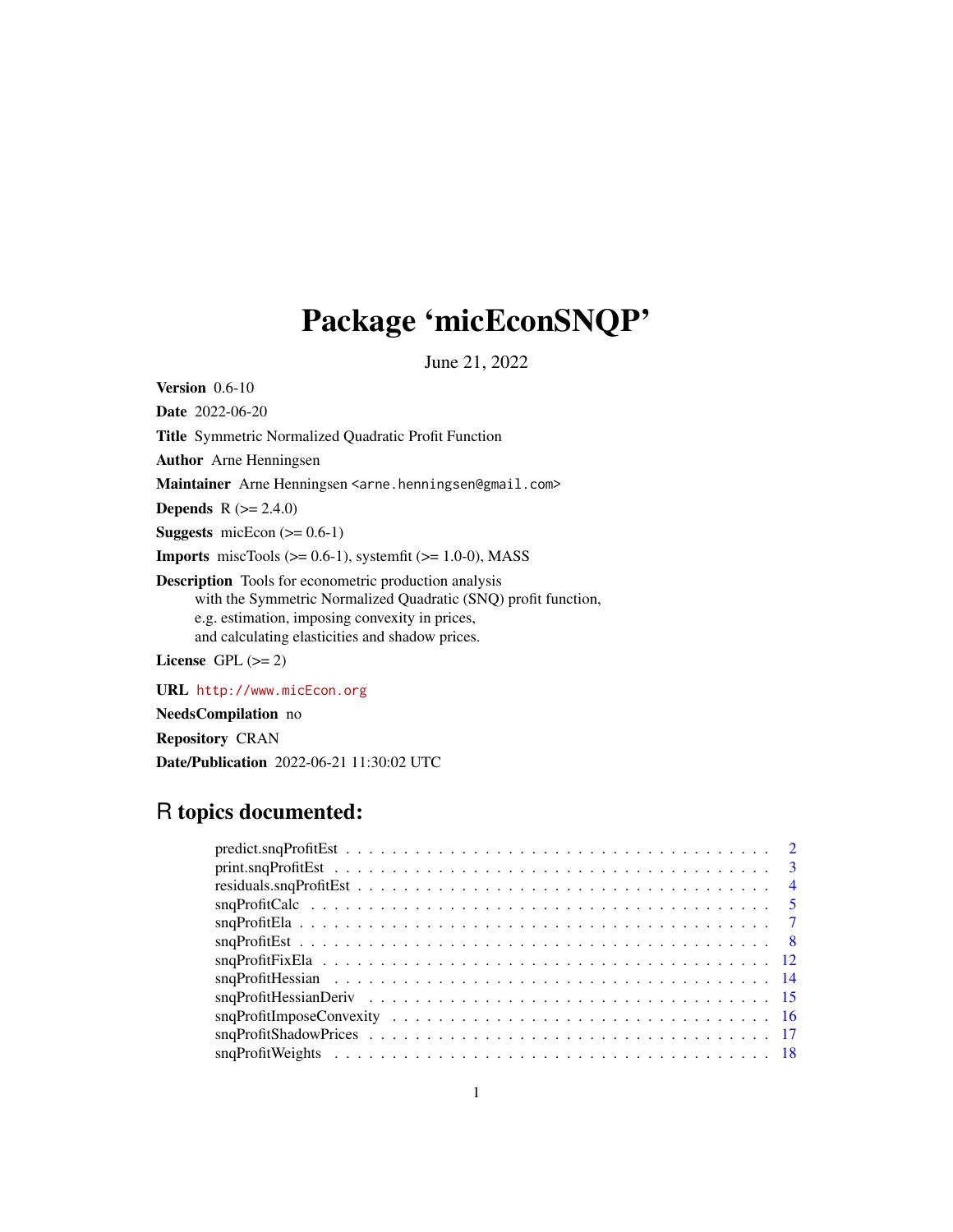#### <span id="page-1-0"></span> $\bf 1$ ndex  $\bf 20$  $\bf 20$

predict.snqProfitEst *Predictions from an SNQ profit function*

## Description

Returns the predicted values, their standard errors and the confidence limits of prediction for an Symmetric Normalized Quadratic (SNQ) profit function.

## Usage

```
## S3 method for class 'snqProfitEst'
predict( object, newdata = object$data,
   se.fit = FALSE, se.pred = FALSE, interval = "none", level = 0.95,
   useDfSys = TRUE, ... )## S3 method for class 'snqProfitImposeConvexity'
predict( object, newdata = object$data,
```

```
se.fit = FALSE, se.pred = FALSE, interval = "none", level = 0.95,
useDfSys = TRUE, ... )
```
#### Arguments

| object   | an object of type snqProfitEst or snqProfitImposeConvexity.                                                                                               |
|----------|-----------------------------------------------------------------------------------------------------------------------------------------------------------|
| newdata  | data frame in which to predict.                                                                                                                           |
| se.fit   | logical. Return the standard error of the fitted values?                                                                                                  |
| se.pred  | logical. Return the standard error of prediction?                                                                                                         |
| interval | Type of interval calculation ("none", "confidence" or "prediction").                                                                                      |
| level    | confidence level.                                                                                                                                         |
| useDfSys | logical. Use the degrees of freedom of the whole system (and not the degrees of<br>freedom of the single equation) to calculate the confidence intervals. |
| $\ddots$ | currently not used.                                                                                                                                       |

#### Details

The variance of the fitted values (used to calculate the standard errors of the fitted values and the "confidence interval") is calculated by  $Var[E[y^0] - \hat{y}^0] = x^0 Var[b] x^{0}$ 

The variances of the predicted values (used to calculate the standard errors of the predicted values and the "prediction intervals") is calculated by  $Var[y^0 - \hat{y}^0] = \hat{\sigma}^2 + x^0 Var[b] x^{\hat{0}'}$ 

## Value

predict.snqProfitEst and predict.snqProfitImposeConvexity return a dataframe that contains the predicted profit and for each netput the predicted quantities (e.g. "quant1" ) and if requested the standard errors of the fitted values (e.g. "quant1.se.fit"), the standard errors of the prediction (e.g. "quant1.se.pred"), and the lower (e.g. "quant1.lwr") and upper (e.g. "quant1.upr") limits of the confidence or prediction interval(s).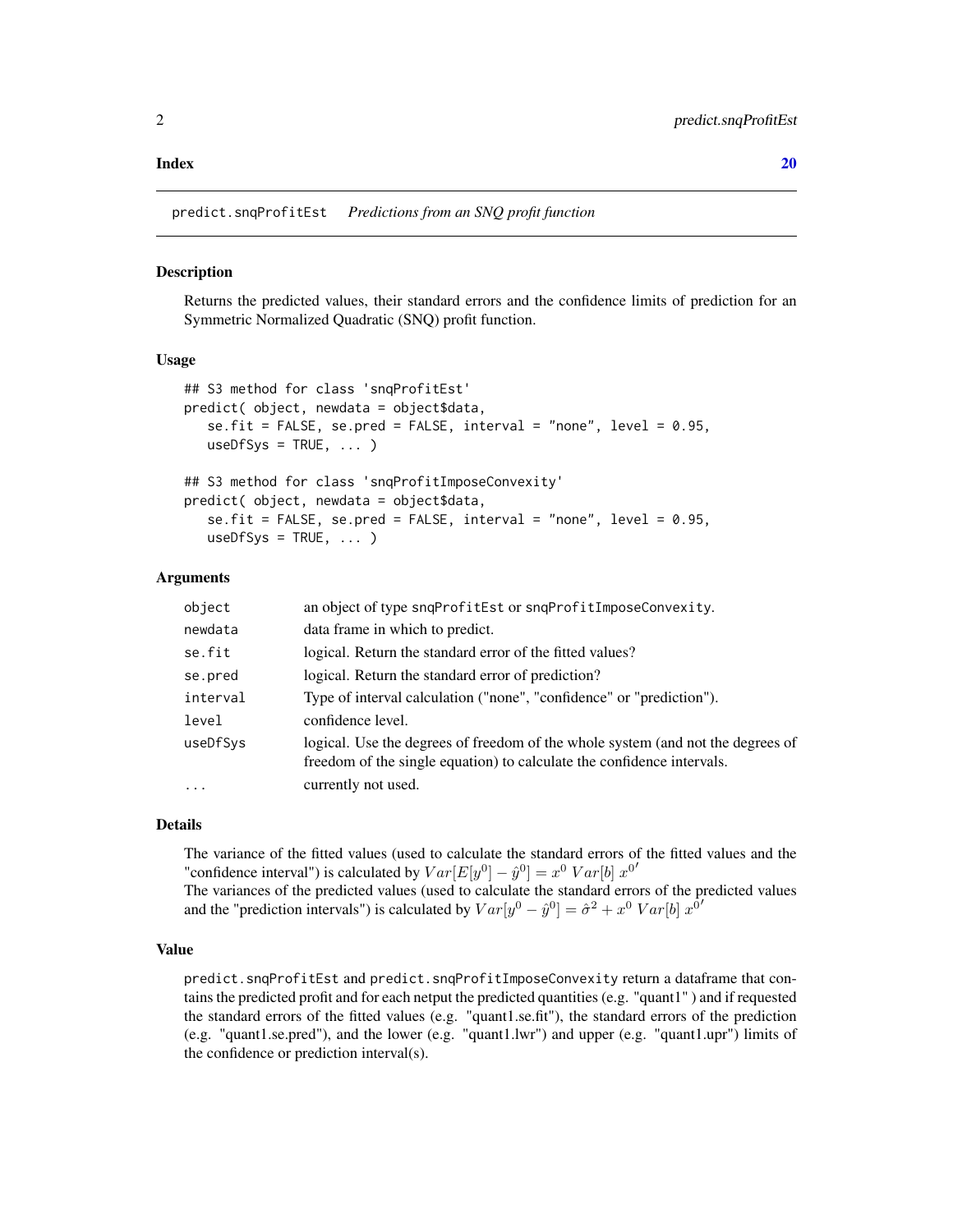## <span id="page-2-0"></span>Author(s)

Arne Henningsen

#### References

Diewert, W.E. and T.J. Wales (1987) Flexible functional forms and global curvature conditions. *Econometrica*, 55, p. 43-68.

Diewert, W.E. and T.J. Wales (1992) Quadratic Spline Models for Producer's Supply and Demand Functions. *International Economic Review*, 33, p. 705-722.

Greene, W. H. (2003) *Econometric Analysis, Fifth Edition*, Macmillan.

Gujarati, D. N. (1995) *Basic Econometrics, Third Edition*, McGraw-Hill.

Kmenta, J. (1997) *Elements of Econometrics, Second Edition*, University of Michigan Publishing.

Kohli, U.R. (1993) A symmetric normalized quadratic GNP function and the US demand for imports and supply of exports. *International Economic Review*, 34, p. 243-255.

## See Also

[snqProfitEst](#page-7-1), [snqProfitCalc](#page-4-1) and [predict](#page-0-0)

#### Examples

```
if( requireNamespace( 'micEcon', quietly = TRUE ) ) {
   data( germanFarms, package = "micEcon" )
  germanFarms$qOutput <- germanFarms$vOutput / germanFarms$pOutput
  germanFarms$qVarInput <- -germanFarms$vVarInput / germanFarms$pVarInput
  germanFarms$qLabor <- -germanFarms$qLabor
  germanFarms$time <- c( 0:19 )
   priceNames <- c( "pOutput", "pVarInput", "pLabor" )
   quantNames <- c( "qOutput", "qVarInput", "qLabor" )
  estResult <- snqProfitEst( priceNames, quantNames, c("land","time"), data=germanFarms )
  predict( estResult )
  predict( estResult, se.fit = TRUE, se.pred = TRUE, interval = "confidence" )
}
```
print.snqProfitEst *Print output of estimated SNQ profit function*

## Description

This function prints a summary estimation results of a symmetric normalized quadraric (SNQ) profit function.

```
## S3 method for class 'snqProfitEst'
print( x, ... )
```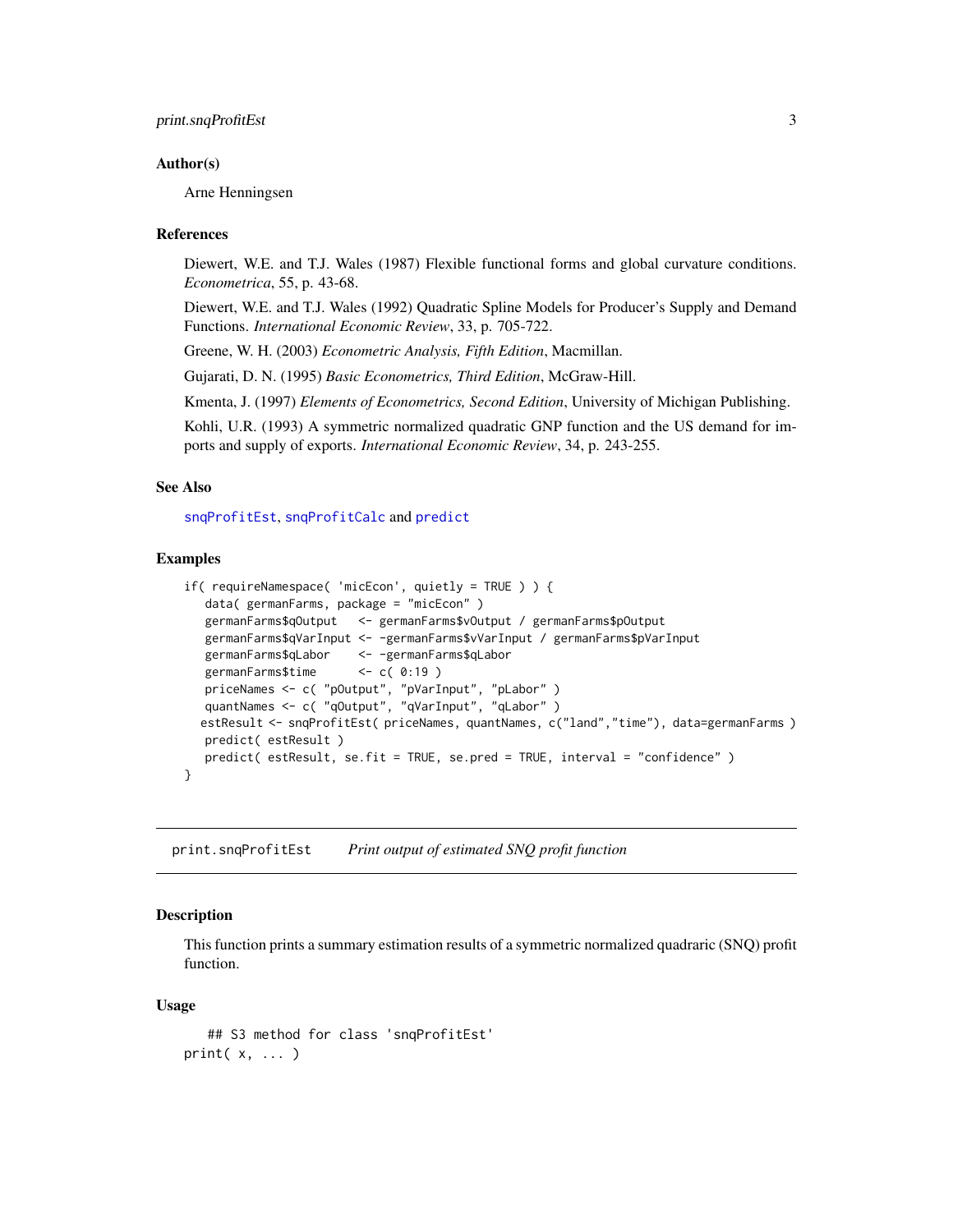## **Arguments**

| x       | an object of class snqProfitEst. |
|---------|----------------------------------|
| $\cdot$ | arguments passed to print.       |

## Author(s)

Arne Henningsen

## See Also

[snqProfitEst](#page-7-1)

## Examples

```
## Not run: library( systemfit )
if( requireNamespace( 'micEcon', quietly = TRUE ) ) {
  data( germanFarms, package = "micEcon" )
  germanFarms$qOutput <- germanFarms$vOutput / germanFarms$pOutput
  germanFarms$qVarInput <- -germanFarms$vVarInput / germanFarms$pVarInput
  germanFarms$qLabor <- -germanFarms$qLabor
   priceNames <- c( "pOutput", "pVarInput", "pLabor" )
   quantNames <- c( "qOutput", "qVarInput", "qLabor" )
  estResult <- snqProfitEst( priceNames, quantNames, "land", data = germanFarms )
  print( estResult )
}
```
residuals.snqProfitEst

*Residuals of an SNQ profit function*

## Description

Extract the residuals from the estimation of a Symmetric Normalized Quadratic (SNQ) profit function.

## Usage

```
## S3 method for class 'snqProfitEst'
residuals( object, scaled = TRUE, ... )
```

```
## S3 method for class 'snqProfitImposeConvexity'
residuals( object, scaled = TRUE, ... )
```
## Arguments

| object   | an object of type sngProfitEst or sngProfitImposeconvexity. |
|----------|-------------------------------------------------------------|
| scaled   | logical. Return scaled quantities?                          |
| $\cdots$ | currently not used.                                         |

<span id="page-3-0"></span>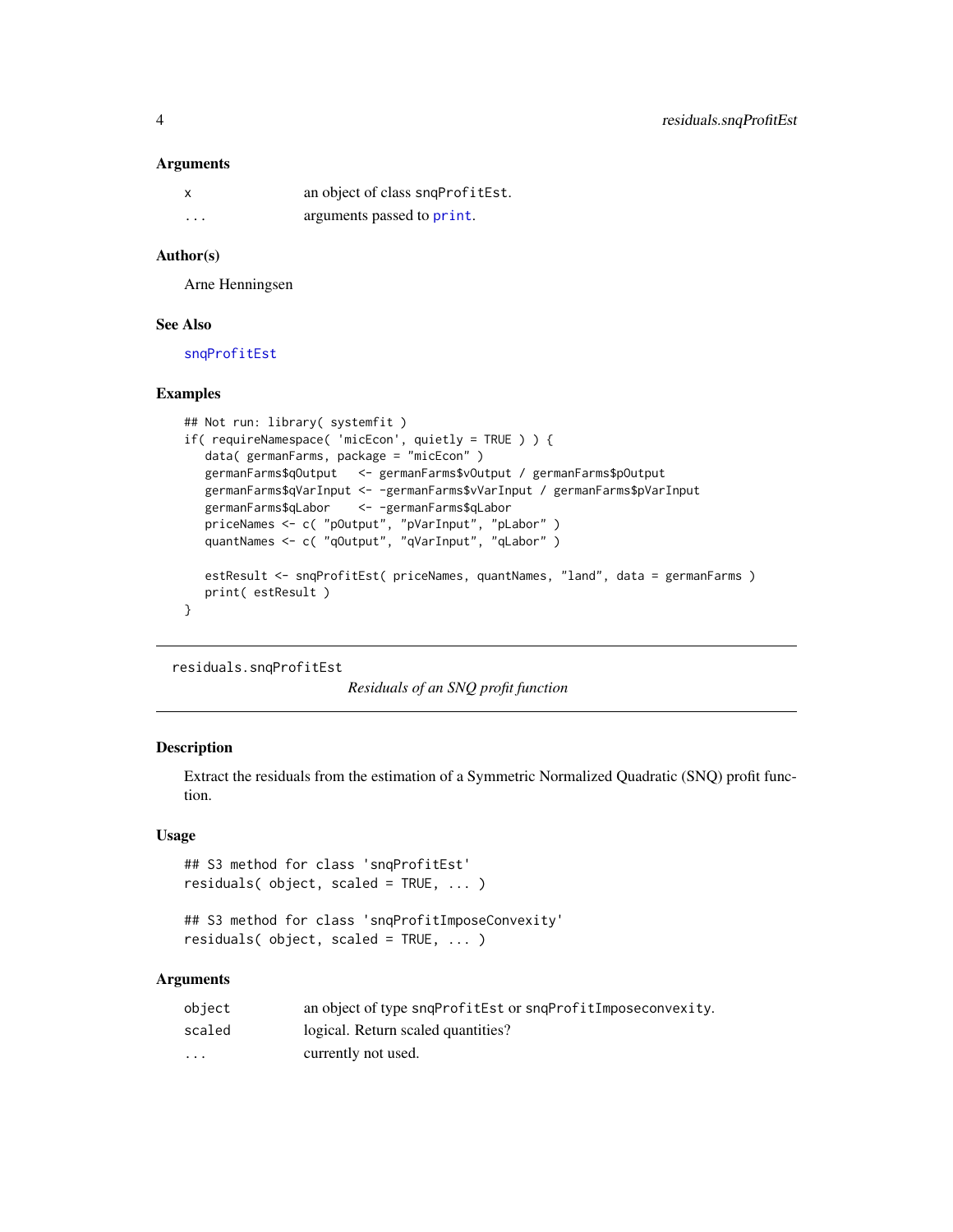## <span id="page-4-0"></span>snqProfitCalc 5

## Value

residuals.snqProfitEst and residuals.snqProfitEst return a dataframe that contains the residuals for each netput and the profit.

## Author(s)

Arne Henningsen

## See Also

[snqProfitEst](#page-7-1), [snqProfitImposeConvexity](#page-15-1) and [residuals](#page-0-0)

## Examples

```
if( requireNamespace( 'micEcon', quietly = TRUE ) ) {
  data( germanFarms, package = "micEcon" )
  germanFarms$qOutput <- germanFarms$vOutput / germanFarms$pOutput
  germanFarms$qVarInput <- -germanFarms$vVarInput / germanFarms$pVarInput
  germanFarms$qLabor <- -germanFarms$qLabor
  germanFarms$time <- c( 0:19 )
  priceNames <- c( "pOutput", "pVarInput", "pLabor" )
  quantNames <- c( "qOutput", "qVarInput", "qLabor" )
  estResult <- snqProfitEst( priceNames, quantNames, c("land","time"), data=germanFarms )
  residuals( estResult )
  residuals( estResult, scaled = FALSE )
}
```
<span id="page-4-1"></span>snqProfitCalc *Calculations with the SNQ Profit function*

## Description

Calculation of netput quantities and profit with the Symmetric Normalized Quadratic (SNQ) Profit function.

## Usage

```
snqProfitCalc( priceNames, fixNames, data, weights,
  scalingFactors = rep( 1, length( weights ) ), coef,
  quantNames = NULL, form = 0)
```
## Arguments

| priceNames | a vector of strings containing the names of netput prices.                                     |
|------------|------------------------------------------------------------------------------------------------|
| fixNames   | an optional vector of strings containing the names of the quantities of (quasi-)fix<br>inputs. |
| data       | a data frame containing the data.                                                              |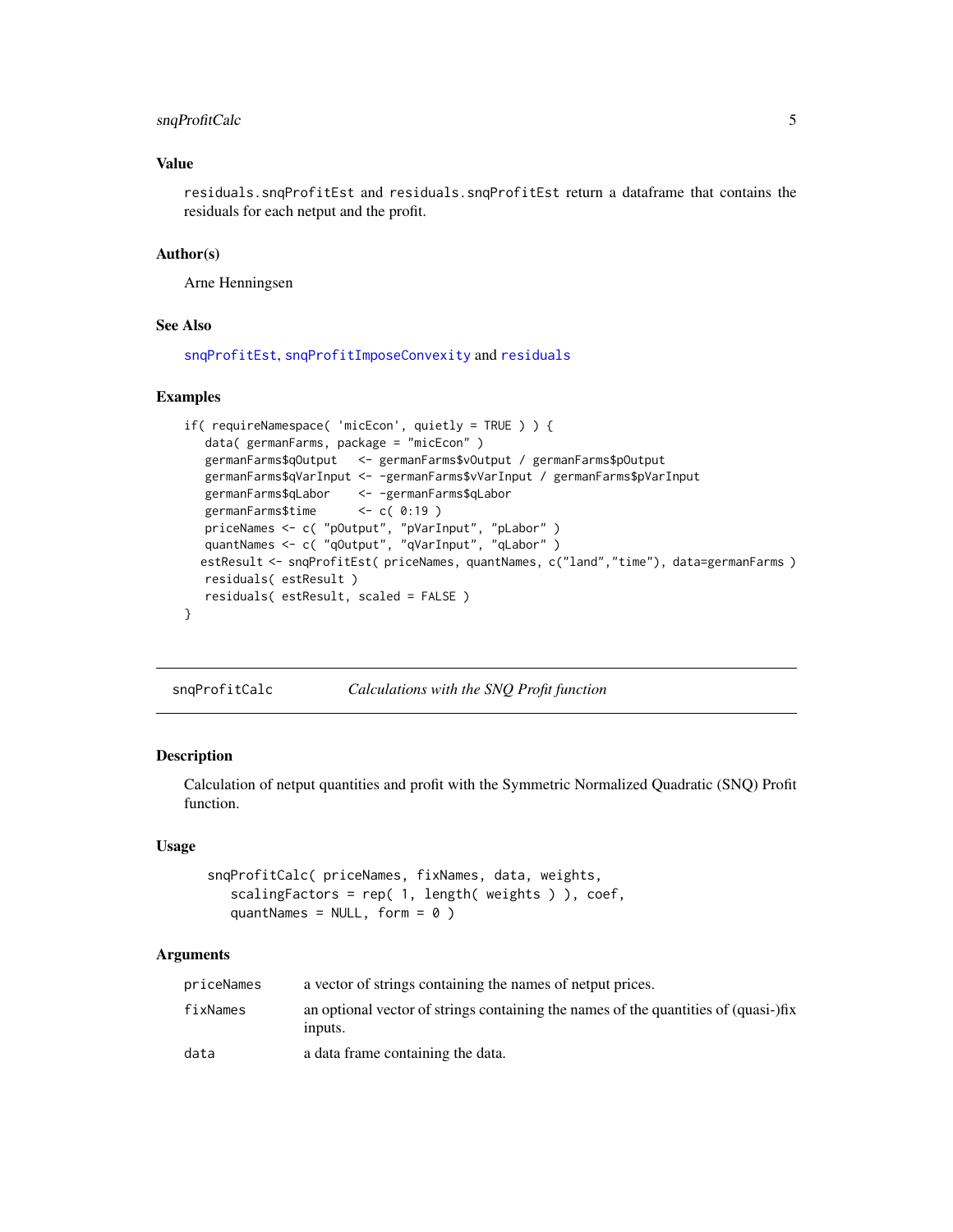<span id="page-5-0"></span>

| weights    | vector of weights of the prices for normalization.                    |
|------------|-----------------------------------------------------------------------|
| quantNames | optional vector of strings containing the names of netput quantities. |
|            | scaling Factors factors to scale prices (and quantities).             |
| coef       | a list containing the coefficients alpha, beta, delta and gamma.      |
| form       | the functional form to be estimated (see snqProfitEst).               |

#### Value

a data frame: the first n columns are the netput quantities, the last column is the profit.

## Author(s)

Arne Henningsen

## References

Diewert, W.E. and T.J. Wales (1987) Flexible functional forms and global curvature conditions. *Econometrica*, 55, p. 43-68.

Diewert, W.E. and T.J. Wales (1992) Quadratic Spline Models for Producer's Supply and Demand Functions. *International Economic Review*, 33, p. 705-722.

Kohli, U.R. (1993) A symmetric normalized quadratic GNP function and the US demand for imports and supply of exports. *International Economic Review*, 34, p. 243-255.

#### See Also

[snqProfitEst](#page-7-1) and [snqProfitWeights](#page-17-1).

```
if( requireNamespace( 'micEcon', quietly = TRUE ) ) {
  data( germanFarms, package = "micEcon" )
  germanFarms$qOutput <- germanFarms$vOutput / germanFarms$pOutput
  germanFarms$qVarInput <- -germanFarms$vVarInput / germanFarms$pVarInput
  germanFarms$qLabor <- -germanFarms$qLabor
  germanFarms$time <- c( 0:19 )
   priceNames <- c( "pOutput", "pVarInput", "pLabor" )
   quantNames <- c( "qOutput", "qVarInput", "qLabor" )
  fixNames <- c( "land", "time" )
  estResult <- snqProfitEst( priceNames, quantNames, fixNames, data = germanFarms )
  snqProfitCalc( priceNames, fixNames, estResult$data, estResult$weights,
     estResult$scalingFactors, estResult$coef )
}
```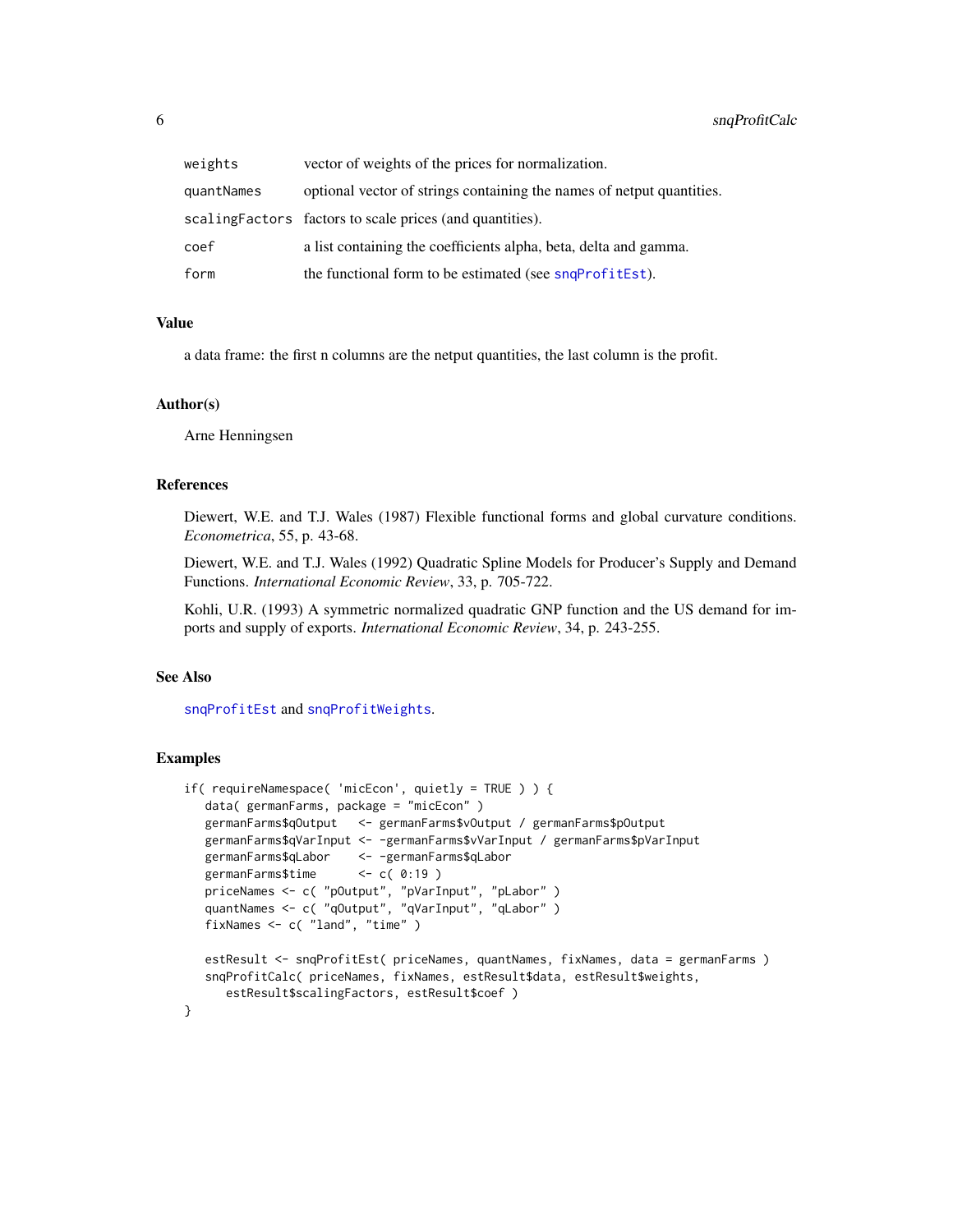<span id="page-6-1"></span><span id="page-6-0"></span>

## Description

Calculates the Price Elasticities of a Symmetric Normalized Quadratic (SNQ) profit function.

## Usage

```
snqProfitEla( beta, prices, quant, weights,
 scalingFactors = rep( 1, length( weights ) ),
 coefVcov = NULL, df = NULL)
```
## Arguments

| beta     | matrix of estimated $\beta$ coefficients.                                   |
|----------|-----------------------------------------------------------------------------|
| prices   | vector of netput prices at which the elasticities should be calculated.     |
| quant    | vector of netput quantities at which the elasticities should be calculated. |
| weights  | vector of weights of prices used for normalization.                         |
|          | scaling Factors factors to scale prices (and quantities).                   |
| coefVcov | variance covariance matrix of the coefficients (optional).                  |
| df       | degrees of freedom to calculate P-values of the elasticities (optional).    |

## Value

a list of class snqProfitEla containing following elements:

| ela         | matrix of the price elasticities.                     |
|-------------|-------------------------------------------------------|
| <b>VCOV</b> | variance covariance matrix of the price elasticities. |
| stEr        | standard errors of the price elasticities.            |
| tval        | t-values of the price elasticities.                   |
| pval        | P-values of the price elasticities.                   |

## Note

A price elasticity is defined as

$$
E_{ij} = \frac{\frac{\partial q_i}{q_i}}{\frac{\partial p_j}{p_j}} = \frac{\partial q_i}{\partial p_j} \cdot \frac{p_j}{q_i}
$$

Thus, e.g.  $E_{ij} = 0.5$  means that if the price of netput j  $(p_j)$  increases by 1%, the quantity of netput i  $(q_i)$  will increase by 0.5%.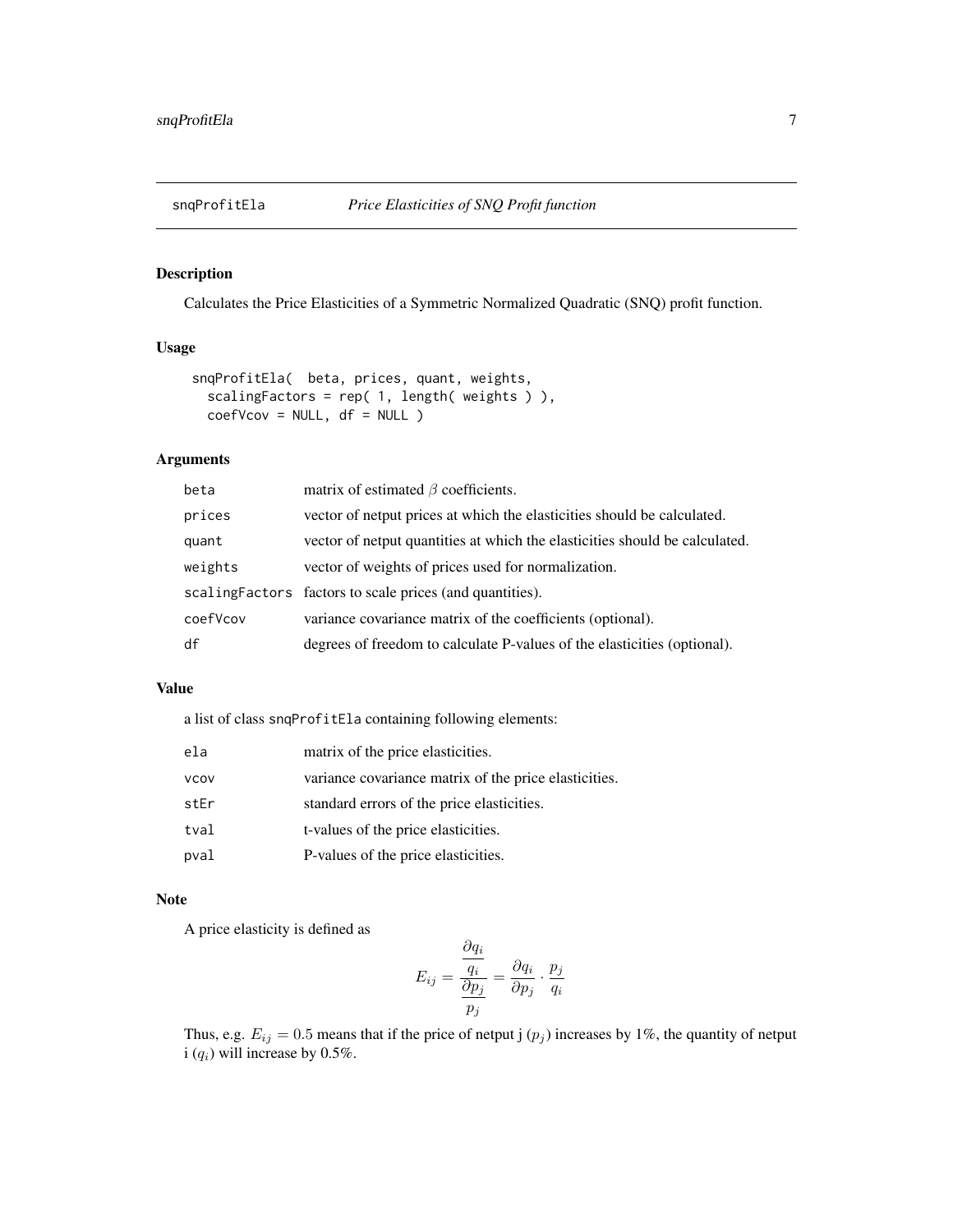## <span id="page-7-0"></span>Author(s)

Arne Henningsen

#### See Also

[snqProfitEst](#page-7-1).

## Examples

```
# just a stupid simple example
snqProfitEla( matrix(101:109,3,3), c(1,1,1), c(1,-1,-1), c(0.4,0.3,0.3) )
# now with real data
if( requireNamespace( 'micEcon', quietly = TRUE ) ) {
  data( germanFarms, package = "micEcon" )
  germanFarms$qOutput <- germanFarms$vOutput / germanFarms$pOutput
  germanFarms$qVarInput <- -germanFarms$vVarInput / germanFarms$pVarInput
  germanFarms$qLabor <- -germanFarms$qLabor
   germanFarms$time <- c( 0:19 )
  priceNames <- c( "pOutput", "pVarInput", "pLabor" )
  quantNames <- c( "qOutput", "qVarInput", "qLabor" )
  estResult <- snqProfitEst( priceNames, quantNames, c("land","time"), data=germanFarms )
  estResult$ela # price elasticities at mean prices and mean quantities
   # price elasticities at the last observation (1994/95)
   snqProfitEla( estResult$coef$beta, estResult$data[ 20, priceNames ],
     estResult$data[ 20, quantNames ], estResult$weights,
     estResult$scalingFactors )
}
```
<span id="page-7-1"></span>snqProfitEst *Estimation of a SNQ Profit function*

#### **Description**

Estimation of a Symmetric Normalized Quadratic (SNQ) Profit function.

```
snqProfitEst( priceNames, quantNames, fixNames = NULL, instNames = NULL,
  data, form = 0, base = 1, scalingFactors = NULL,
 weights = snqProfitWeights( priceNames, quantNames, data, "DW92", base = base ),
  method = ifelse( is.null( instNames ), "SUR", "3SLS" ), ... )
```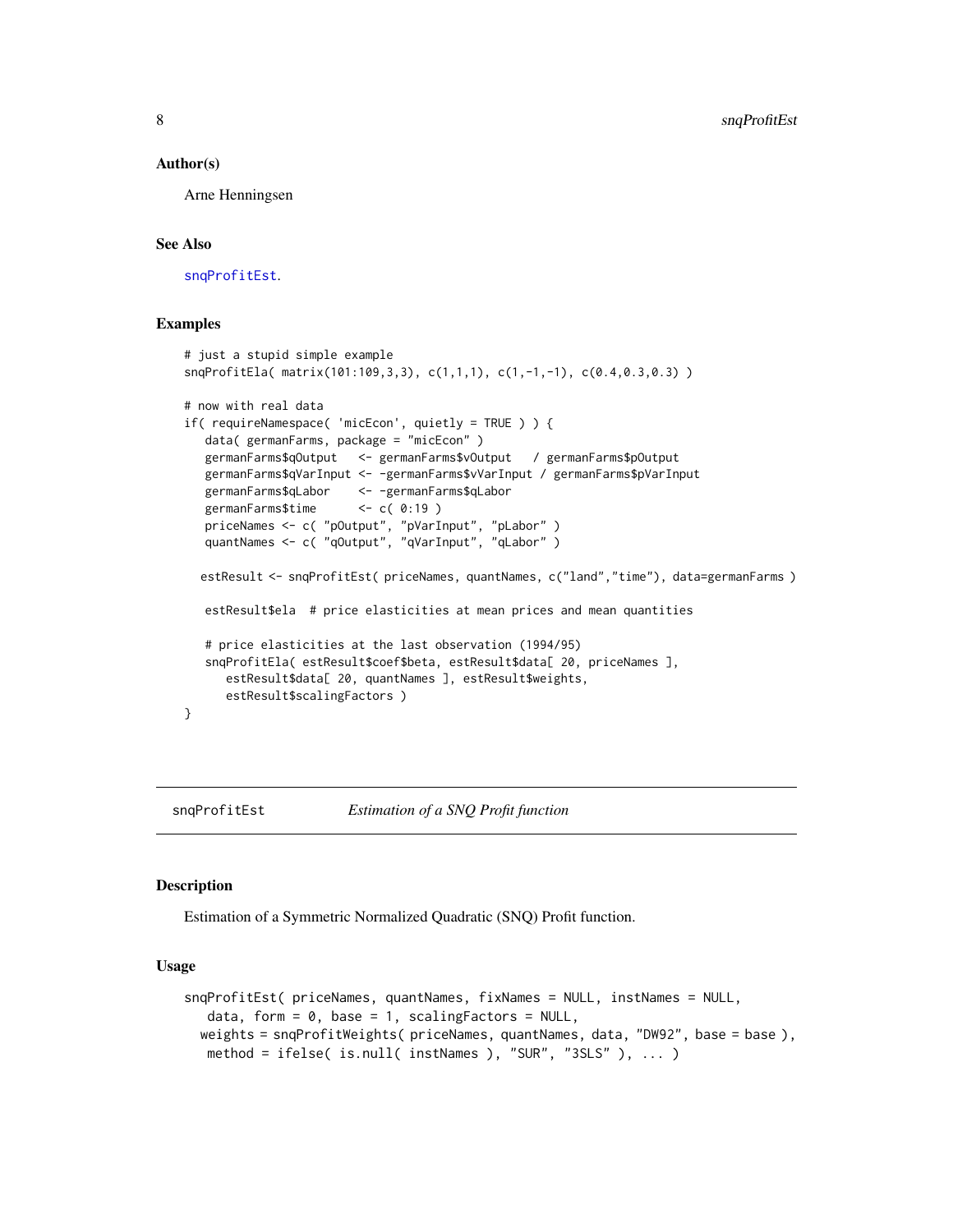## <span id="page-8-0"></span>snqProfitEst 9

## Arguments

| priceNames | a vector of strings containing the names of netput prices.                                                                                                                                       |
|------------|--------------------------------------------------------------------------------------------------------------------------------------------------------------------------------------------------|
| quantNames | a vector of strings containing the names of netput quantities (inputs must be<br>negative).                                                                                                      |
| fixNames   | an optional vector of strings containing the names of the quantities of (quasi-<br>) fixed inputs.                                                                                               |
| instNames  | an optional vector of strings containing the names of instrumental variables (for<br>3SLS estimation).                                                                                           |
| data       | a data frame containing the data.                                                                                                                                                                |
| form       | the functional form to be estimated (see details).                                                                                                                                               |
| base       | the base period(s) for scaling prices (see details). If argument weights is not<br>specified, argument base is also used to obtain the weights for normalizing<br>prices (see snqProfitWeights). |
|            | scalingFactors a vector of factors to scale prices (see details).                                                                                                                                |
| weights    | a vector of weights for normalizing prices.                                                                                                                                                      |
| method     | the estimation method (passed to systemfit).                                                                                                                                                     |
| $\cdots$   | arguments passed to systemfit                                                                                                                                                                    |

## Details

The Symmetric Normalized Quadratic (SNQ) profit function is defined as follows (this functional form is used if argument form equals 0):

$$
\pi(p, z) = \sum_{i=1}^{n} \alpha_i p_i + \frac{1}{2} w^{-1} \sum_{i=1}^{n} \sum_{j=1}^{n} \beta_{ij} p_i p_j + \sum_{i=1}^{n} \sum_{j=1}^{m} \delta_{ij} p_i z_j + \frac{1}{2} w \sum_{i=1}^{m} \sum_{j=1}^{m} \gamma_{ij} z_i z_j
$$

with  $\pi$  = profit,  $p_i$  = netput prices,  $z_i$  = quantities of fixed inputs,  $w = \sum_{i=1}^n \theta_i p_i$  = price index for normalization,  $\theta_i$  = weights of prices for normalization, and  $\alpha_i$ ,  $\beta_{ij}$ ,  $\delta_{ij}$  and  $\gamma_{ij}$  = coefficients to be estimated.

The netput equations (output supply in input demand) can be obtained by Hotelling's Lemma ( $q_i =$  $\partial \pi / \partial p_i$ ):

$$
x_i = \alpha_i + w^{-1} \sum_{j=1}^n \beta_{ij} p_j - \frac{1}{2} \theta_i w^{-2} \sum_{j=1}^n \sum_{k=1}^n \beta_{jk} p_j p_k + \sum_{j=1}^m \delta_{ij} z_j + \frac{1}{2} \theta_i \sum_{j=1}^m \sum_{k=1}^m \gamma_{jk} z_j z_k
$$

In my experience the fit of the model is sometimes not very good, because the effect of the fixed inputs is forced to be proportional to the weights for price normalization  $\theta_i$ . In this cases I use following extended SNQ profit function (this functional form is used if argument form equals 1):

$$
\pi(p,z) = \sum_{i=1}^{n} \alpha_i p_i + \frac{1}{2} w^{-1} \sum_{i=1}^{n} \sum_{j=1}^{n} \beta_{ij} p_i p_j + \sum_{i=1}^{n} \sum_{j=1}^{m} \delta_{ij} p_i z_j + \frac{1}{2} \sum_{i=1}^{n} \sum_{j=1}^{m} \sum_{k=1}^{m} \gamma_{ijk} p_i z_j z_k
$$

The netput equations are now:

$$
x_i = \alpha_i + w^{-1} \sum_{j=1}^n \beta_{ij} p_j - \frac{1}{2} \theta_i w^{-2} \sum_{j=1}^n \sum_{k=1}^n \beta_{jk} p_j p_k + \sum_{j=1}^m \delta_{ij} z_j + \frac{1}{2} \sum_{j=1}^m \sum_{k=1}^m \gamma_{ijk} z_j z_k
$$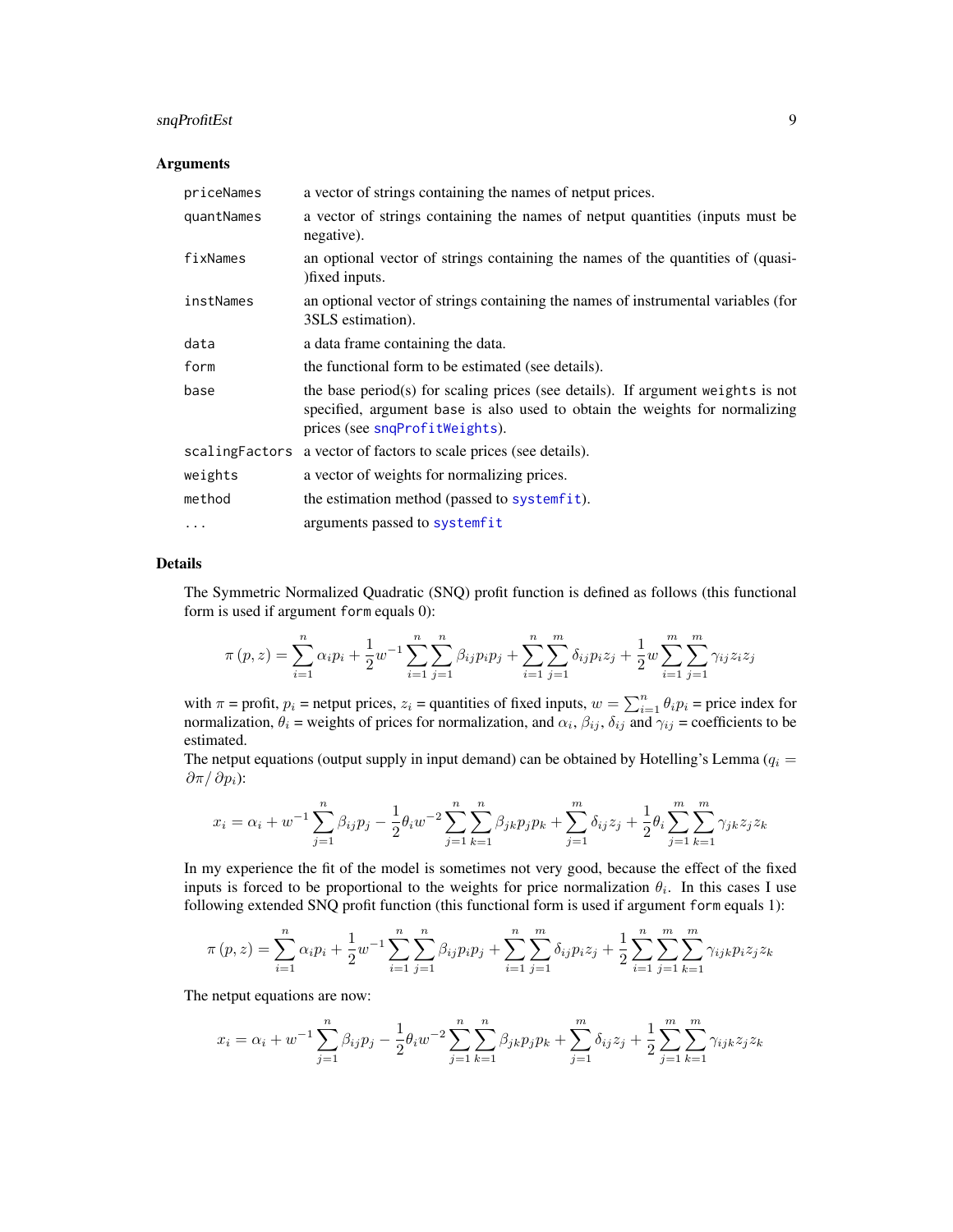Argument scalingFactors can be used to scale prices, e.g. for improving the numerical stability of the estimation (e.g. if prices are very large or very small numbers) or for assessing the robustness of the results when changing the units of measurement. The prices are multiplied by the scaling factors, while the quantities are divided my the scaling factors so that the monetary values of the inputs and outputs and thus, the profit, remains unchanged. If argument scalingFactors is NULL, argument base is used to automatically obtain scaling factors so that the scaled prices are unity in the base period or - if there is more than one base period - that the means of the scaled prices over the base periods are unity. Argument base can be either

(a) a single number: the row number of the base prices,

(b) a vector indicating several observations: The means of these observations are used as base prices,

(c) a logical vector with length equal to the number of rows of the data set that is specified by argument data: The means of the observations indicated as 'TRUE' are used as base prices, or

(d) NULL: prices are not scaled. If argument base is NULL, argument weights must be specified, because the weights cannot be calculated if the base period is not specified. An alternative way to use unscaled prices is to set argument scalingFactors equal to a vector of ones (see examples below).

If the scaling factors are explicitly specified by argument scalingFactors, argument base is not used for obtaining scaling factors (but it is used for obtaining weights if argument weights is not specified).

## Value

a list of class snqProfitEst containing following objects:

| coef      | a list containing the vectors/matrix of the estimated coefficients:                |
|-----------|------------------------------------------------------------------------------------|
|           | * alpha = $\alpha_i$ .                                                             |
|           | * beta = $\beta_{ij}$ .                                                            |
|           | * delta = $\delta_{ij}$ (only if quasi-fix inputs are present).                    |
|           | * gamma = $\gamma_{ij}$ (only if quasi-fix inputs are present).                    |
|           | * allCoef = vector of all coefficients.                                            |
|           | * allCoefCov = covariance matrix of all coefficients.                              |
|           | * stats = all coefficients with standard errors, t-values and p-values.            |
|           | * liCoef = vector of linear independent coefficients.                              |
|           | * liCoefCov = covariance matrix of linear independent coefficients.                |
| ela       | a list of class snqProfitEla that contains (amongst others) the price elasticities |
|           | at mean prices and mean quantities (see snqProfitEla).                             |
| fixEla    | matrix of the fixed factor elasticities at mean prices and mean quantities.        |
| hessian   | hessian matrix of the profit function with respect to prices evaluated at mean     |
|           | prices.                                                                            |
| convexity | logical. Convexity of the profit function.                                         |
| r2        | $R^2$ -values of all netput equations.                                             |
| est       | estimation results returned by systemfit.                                          |
| weights   | the weights of prices used for normalization.                                      |
| normPrice | vector used for normalization of prices.                                           |
| data      | data frame of originally supplied data.                                            |

<span id="page-9-0"></span>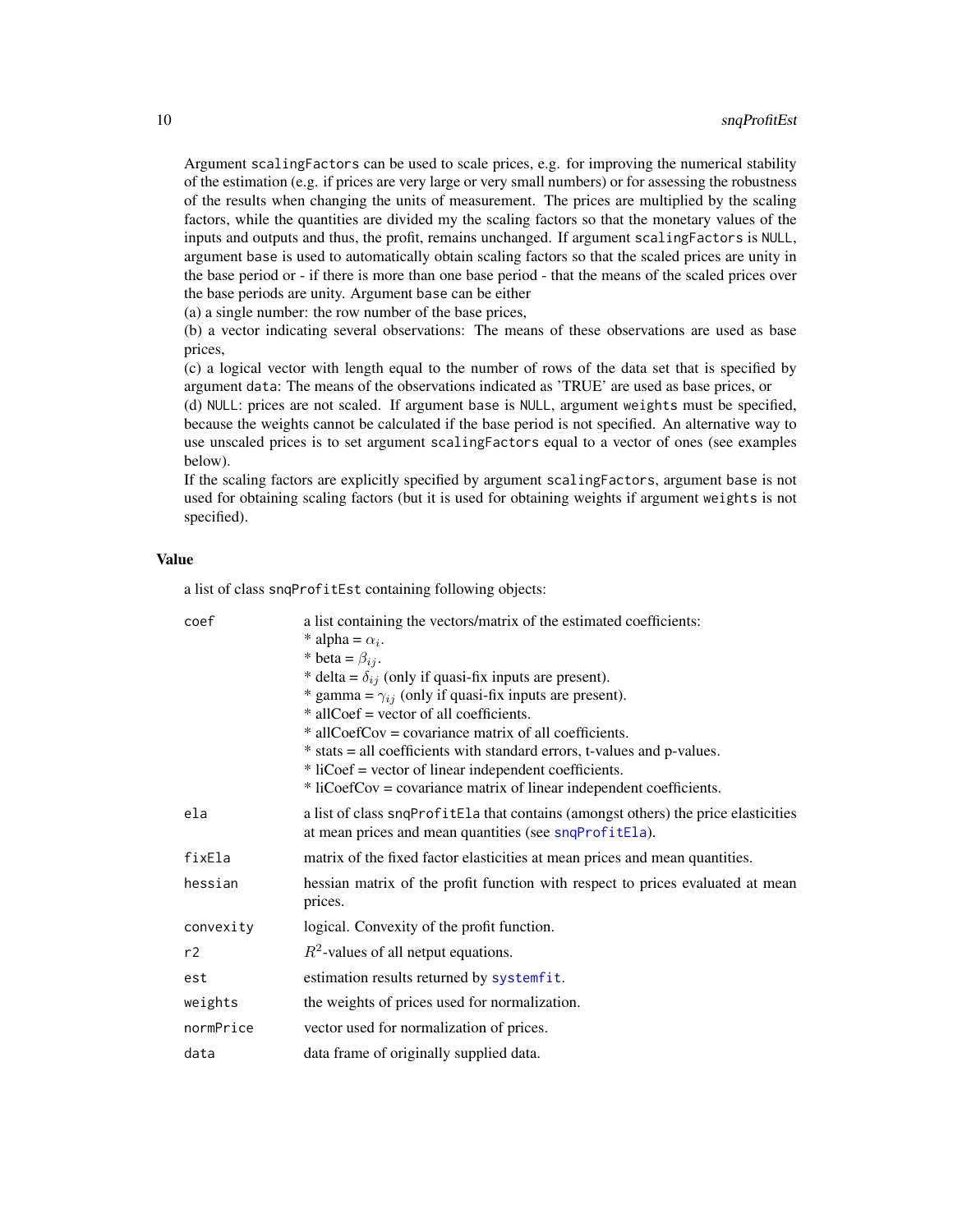## <span id="page-10-0"></span>snqProfitEst 11

| fitted     | data frame that contains the fitted netput quantities and the fitted profit.                           |
|------------|--------------------------------------------------------------------------------------------------------|
| pMeans     | means of the scaled netput prices.                                                                     |
| qMeans     | means of the scaled netput quantities.                                                                 |
| fMeans     | means of the (quasi-)fixed input quantities.                                                           |
| priceNames | a vector of strings containing the names of netput prices.                                             |
| quantNames | a vector of strings containing the names of netput quantities (inputs must be<br>negative).            |
| fixNames   | an optional vector of strings containing the names of the quantities of (quasi-<br>) fixed inputs.     |
| instNames  | an optional vector of strings containing the names of instrumental variables (for<br>3SLS estimation). |
| form       | the functional form (see details).                                                                     |
| base       | the base period(s) for scaling prices (see details).                                                   |
| weights    | vector of weights of the prices for normalization.                                                     |
|            | scaling Factors factors to scale prices (and quantities).                                              |
| method     | the estimation method.                                                                                 |

## Author(s)

Arne Henningsen

## References

Diewert, W.E. and T.J. Wales (1987) Flexible functional forms and global curvature conditions. *Econometrica*, 55, p. 43-68.

Diewert, W.E. and T.J. Wales (1992) Quadratic Spline Models for Producer's Supply and Demand Functions. *International Economic Review*, 33, p. 705-722.

Kohli, U.R. (1993) A symmetric normalized quadratic GNP function and the US demand for imports and supply of exports. *International Economic Review*, 34, p. 243-255.

## See Also

[snqProfitEla](#page-6-1) and [snqProfitWeights](#page-17-1).

```
if( requireNamespace( 'micEcon', quietly = TRUE ) ) {
  data( germanFarms, package = "micEcon" )
  germanFarms$qOutput <- germanFarms$vOutput / germanFarms$pOutput
  germanFarms$qVarInput <- -germanFarms$vVarInput / germanFarms$pVarInput
  germanFarms$qLabor <- -germanFarms$qLabor
   priceNames <- c( "pOutput", "pVarInput", "pLabor" )
   quantNames <- c( "qOutput", "qVarInput", "qLabor" )
  estResult <- snqProfitEst( priceNames, quantNames, "land", data = germanFarms )
  estResult$ela # Oh, that looks bad!
```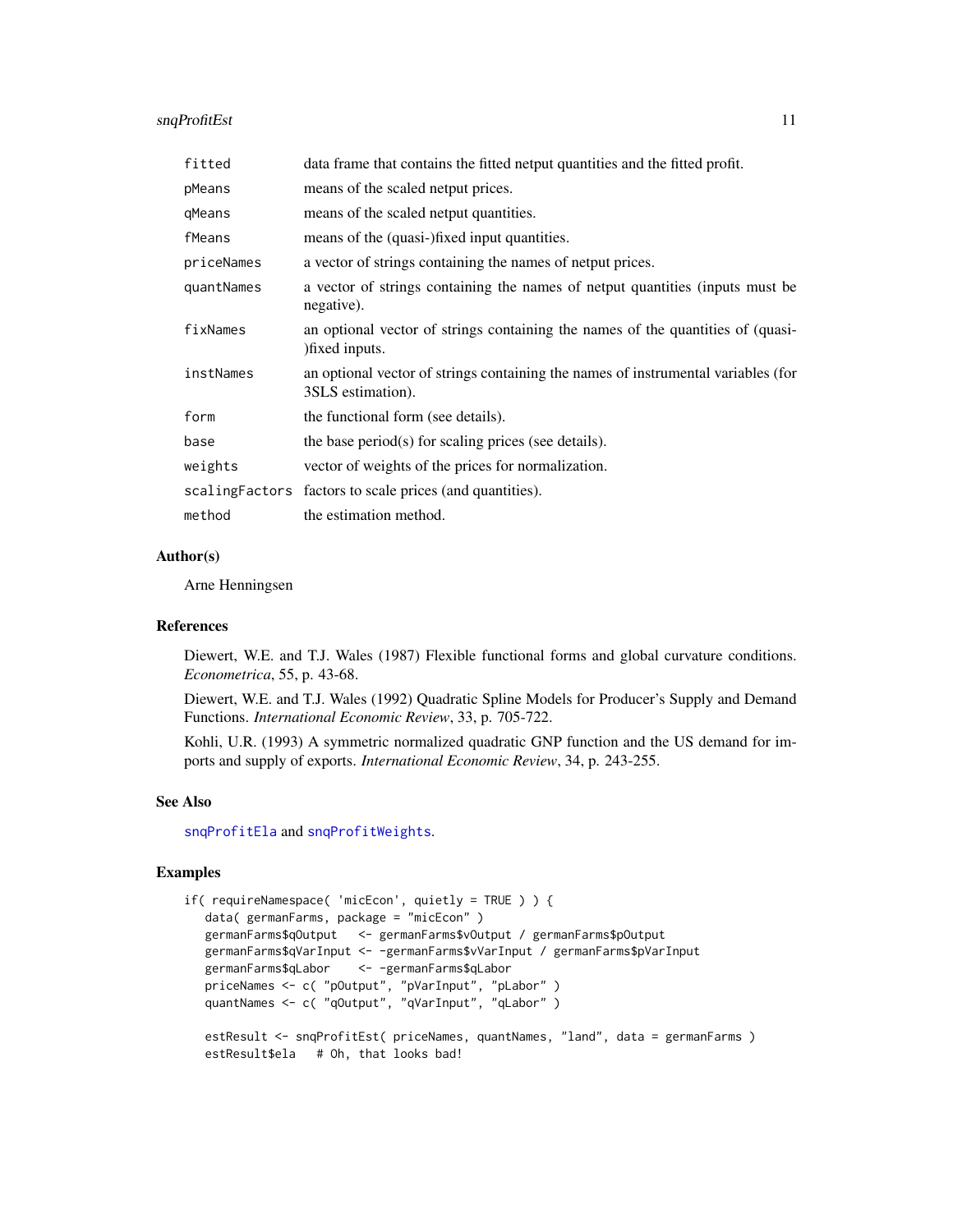```
# it it reasonable to account for technological progress
germanFarms$time <- c( 0:19 )
estResult2 <- snqProfitEst( priceNames, quantNames, c("land","time"),
   data = germanFarms )
estResult2$ela # Ah, that looks better!
# estimation with unscaled prices
estResultNoScale <- snqProfitEst( priceNames, quantNames, c("land","time"),
data = germanFarms, scalingFactors = rep( 1, 3 ) )
print( estResultNoScale )
# alternative way of estimation with unscaled prices
estResultNoScale2 <- snqProfitEst( priceNames, quantNames, c("land","time"),
   data = germanFarms, base = NULL,
   weights = snqProfitWeights( priceNames, quantNames, germanFarms ) )
all.equal( estResultNoScale[-20], estResultNoScale2[] )
# please note that the SNQ Profit function is not invariant
# to units of measurement so that different scaling factors
# result in different estimates of elasticities:
all.equal( estResult2$ela, estResultNoScale$ela )
```
snqProfitFixEla *Fixed Factor Elasticities of SNQ Profit function*

## Description

}

Calculates the Fixed Factor Elasticities of a Symmetric Normalized Quadratic (SNQ) profit function.

## Usage

```
snqProfitFixEla( delta, gamma, quant, fix, weights,
  scalingFactors = rep( 1, length( weights ) ) )
```
#### Arguments

| delta   | matrix of estimated $\delta$ coefficients.                                            |
|---------|---------------------------------------------------------------------------------------|
| gamma   | matrix of estimated $\gamma$ coefficients.                                            |
| quant   | vector of netput quantities at which the elasticities should be calculated.           |
| fix     | vector of quantities of fixed factors at which the elasticities should be calculated. |
| weights | vector of weights of prices used for normalization.                                   |
|         | scaling Factors factors to scale prices (and quantities).                             |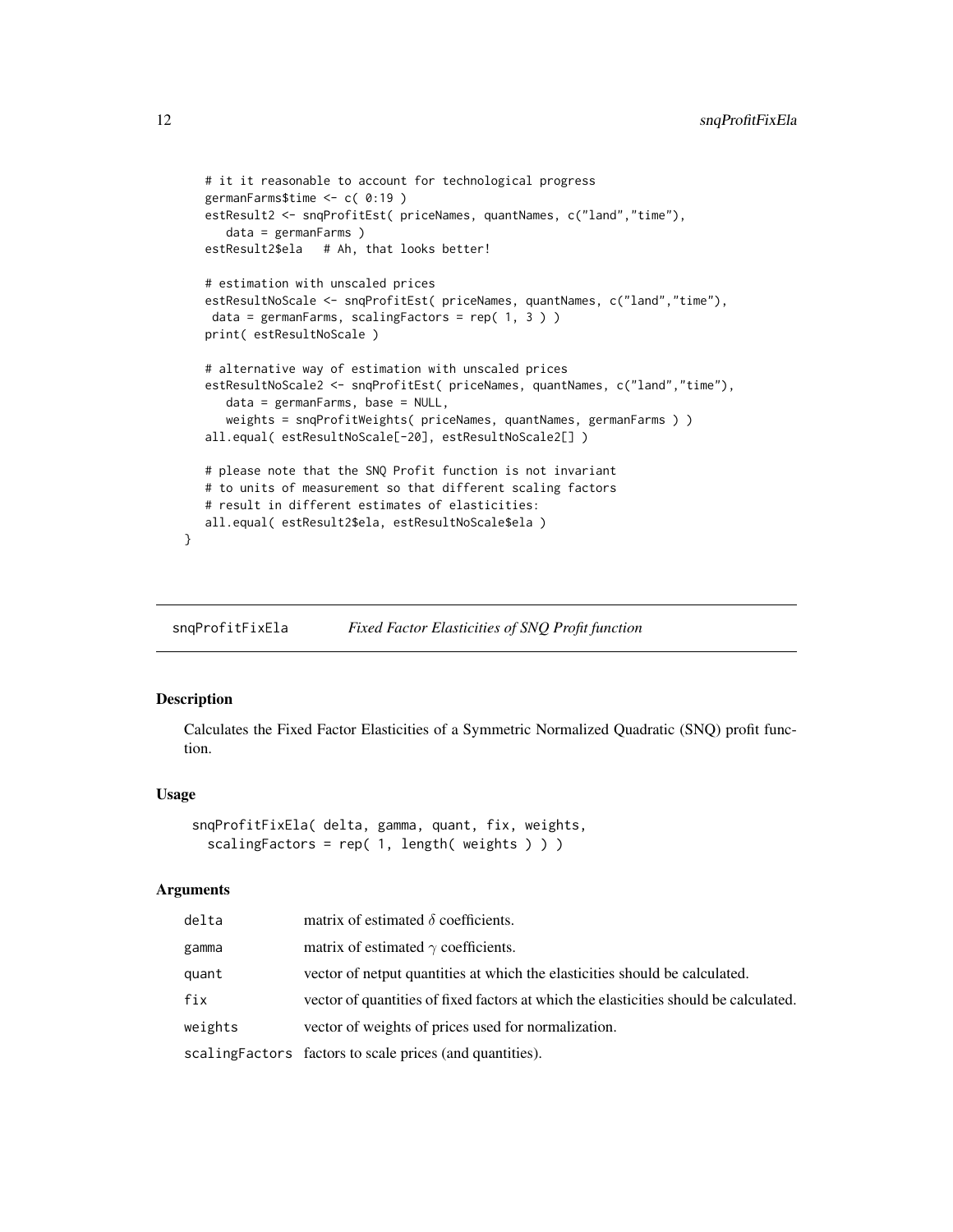## <span id="page-12-0"></span>Note

A fixed factor elasticity is defined as

$$
E_{ij} = \frac{\frac{\partial q_i}{q_i}}{\frac{\partial z_j}{z_j}} = \frac{\partial q_i}{\partial z_j} \cdot \frac{z_j}{q_i}
$$

Thus, e.g.  $E_{ij} = 0.5$  means that if the quantity of fixed factor j  $(z_j)$  increases by 1%, the quantity of netput i  $(q_i)$  will increase by 0.5%.

## Author(s)

Arne Henningsen

## See Also

[snqProfitEst](#page-7-1) and [snqProfitEla](#page-6-1).

```
# just a stupid simple example
snqProfitFixEla( matrix(1:6/6,3,2 ), matrix(4:1/4,2 ), c(1,1,1), c(1,1),
  c(0.4,0.3,0.3) )
# now with real data
if( requireNamespace( 'micEcon', quietly = TRUE ) ) {
   data( germanFarms, package = "micEcon" )
   germanFarms$qOutput <- germanFarms$vOutput / germanFarms$pOutput
  germanFarms$qVarInput <- -germanFarms$vVarInput / germanFarms$pVarInput
  germanFarms$qLabor <- -germanFarms$qLabor
  germanFarms$time <- c( 0:19 )
   priceNames <- c( "pOutput", "pVarInput", "pLabor" )
   quantNames <- c( "qOutput", "qVarInput", "qLabor" )
  fixNames <- c( "land", "time" )
  estResult <- snqProfitEst( priceNames, quantNames, fixNames, data=germanFarms )
   estResult$fixEla # price elasticities at mean quantities of netputs
                    # and fixed factors
   # fixed factor elasticities at the last observation (1994/95)
  snqProfitFixEla( estResult$coef$delta, estResult$coef$gamma,
     estResult$data[ 20, quantNames ], estResult$data[ 20, fixNames ],
     estResult$weights, estResult$scalingFactors )
}
```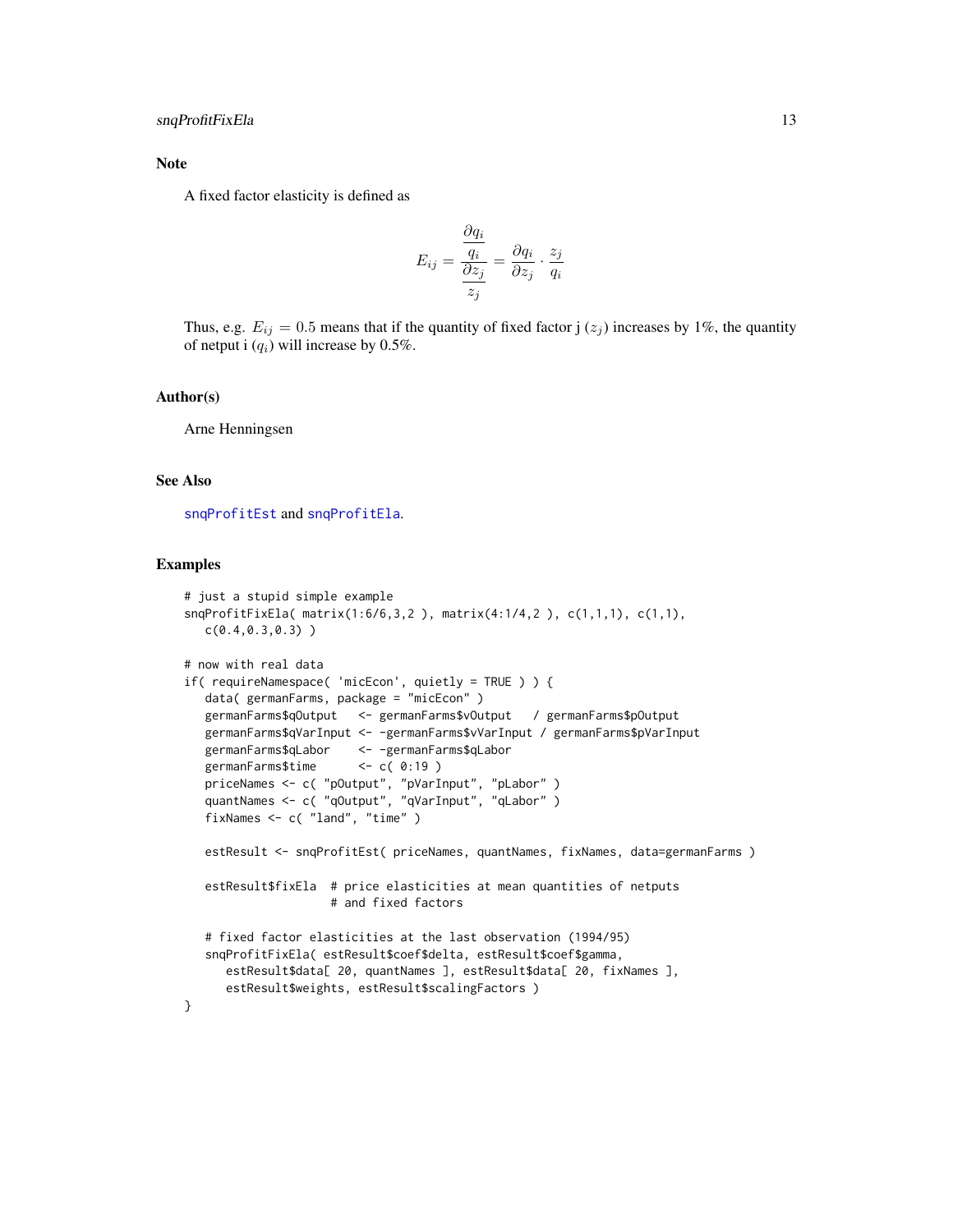<span id="page-13-1"></span><span id="page-13-0"></span>snqProfitHessian *SNQ Profit function: Hessian matrix*

## Description

Returns the Hessian (substitution) matrix of a Symmetric Normalized Quadratic (SNQ) Profit Function.

## Usage

```
snqProfitHessian( beta, prices, weights,
  scalingFactors = rep(1, length( weights)))
```
## Arguments

| beta    | matrix of the <i>beta</i> coefficients.                            |
|---------|--------------------------------------------------------------------|
| prices  | vector of netput prices at which the Hessian should be calculated. |
| weights | vector of weights of prices for normalization.                     |
|         | scaling Factors factors to scale prices (and quantities).          |

## Author(s)

Arne Henningsen

#### See Also

[snqProfitEst](#page-7-1), [snqProfitEla](#page-6-1) and [snqProfitHessianDeriv](#page-14-1).

```
# just a stupid simple example
snqProfitHessian( matrix(101:109,3,3), c(1,1,1), c(0.4,0.3,0.3) )
# now with real data
if( requireNamespace( 'micEcon', quietly = TRUE ) ) {
  data( germanFarms, package = "micEcon" )
  germanFarms$qOutput <- germanFarms$vOutput / germanFarms$pOutput
  germanFarms$qVarInput <- -germanFarms$vVarInput / germanFarms$pVarInput
  germanFarms$qLabor <- -germanFarms$qLabor
  germanFarms$time <- c( 0:19 )
   priceNames <- c( "pOutput", "pVarInput", "pLabor" )
   quantNames <- c( "qOutput", "qVarInput", "qLabor" )
  estResult <- snqProfitEst( priceNames, quantNames, c("land","time"), data=germanFarms )
  estResult$hessian # the Hessian at mean prices and mean quantities
  # Hessian at the last observation (1994/95)
```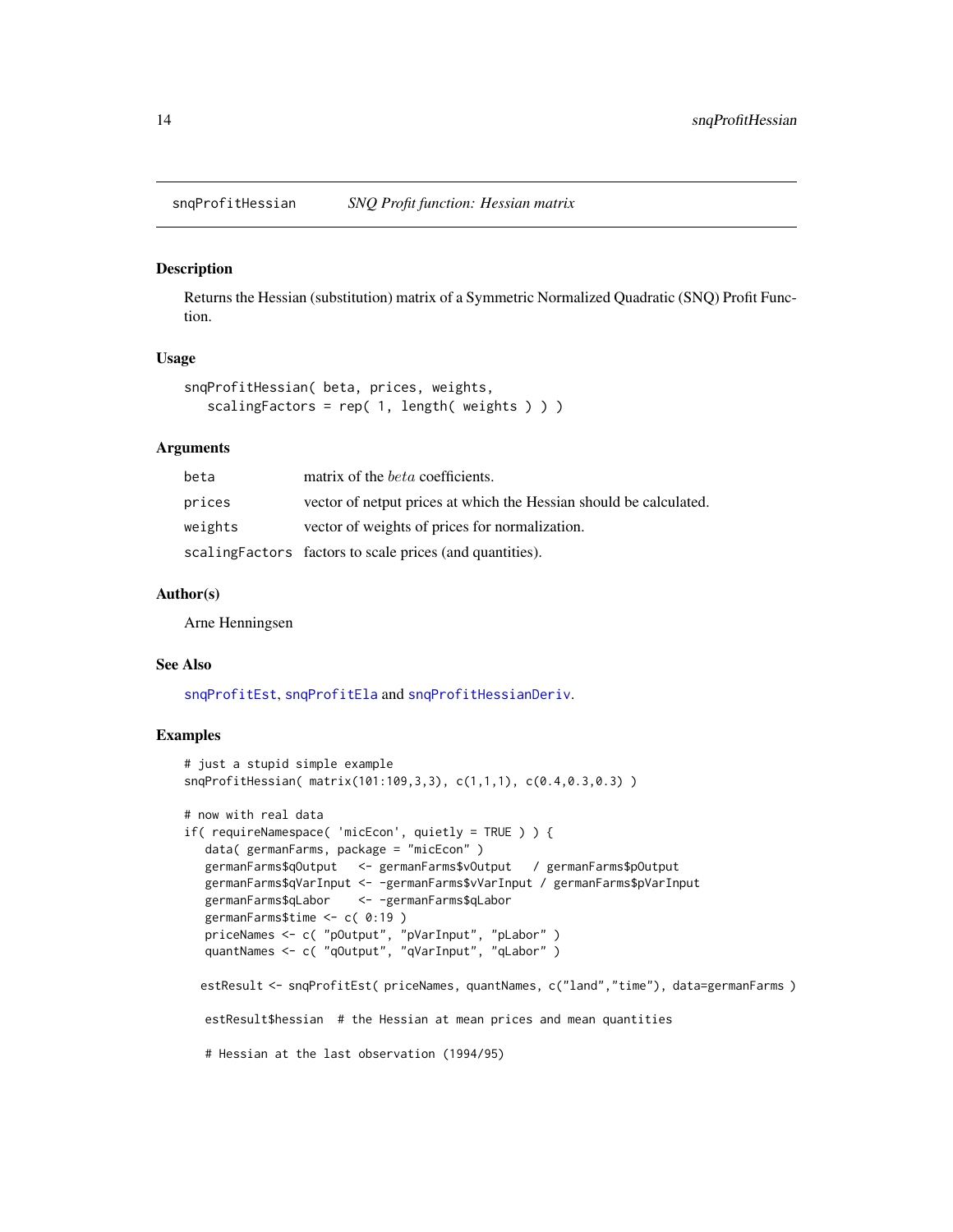```
snqProfitHessian( estResult$coef$beta, estResult$data[ 20, priceNames ],
     estResult$weights, estResult$scalingFactors )
}
```
<span id="page-14-1"></span>snqProfitHessianDeriv *SNQ Profit function: Derivatives of the Hessian*

## **Description**

Returns the matrix of derivatives of the vector of linear independent values of the Hessian with respect to the vector of the linear independent coefficients.

## Usage

```
snqProfitHessianDeriv( prices, weights, nFix = 0, form = 0)
```
#### Arguments

| prices  | vector of netput prices at which the derivatives should be calculated. |
|---------|------------------------------------------------------------------------|
| weights | vector of weights for normalizing prices.                              |
| nFix    | number of (quasi-)fix inputs.                                          |
| form    | the functional form to be estimated (see sngProfitEst).                |

## Author(s)

Arne Henningsen

#### See Also

[snqProfitHessian](#page-13-1).

```
# just a stupid simple example
snqProfitHessianDeriv( c(1,2,3),c(0.4,0.3,0.3) )
# now with real data
if( requireNamespace( 'micEcon', quietly = TRUE ) ) {
  data( germanFarms, package = "micEcon" )
  germanFarms$qOutput <- germanFarms$vOutput / germanFarms$pOutput
  germanFarms$qVarInput <- -germanFarms$vVarInput / germanFarms$pVarInput
  germanFarms$qLabor <- -germanFarms$qLabor
  germanFarms$time <- c( 0:19 )
  priceNames <- c( "pOutput", "pVarInput", "pLabor" )
  quantNames <- c( "qOutput", "qVarInput", "qLabor" )
  estResult <- snqProfitEst( priceNames, quantNames, c("land","time"), data=germanFarms )
   snqProfitHessianDeriv( estResult$pMean, estResult$weights, 2 )
}
```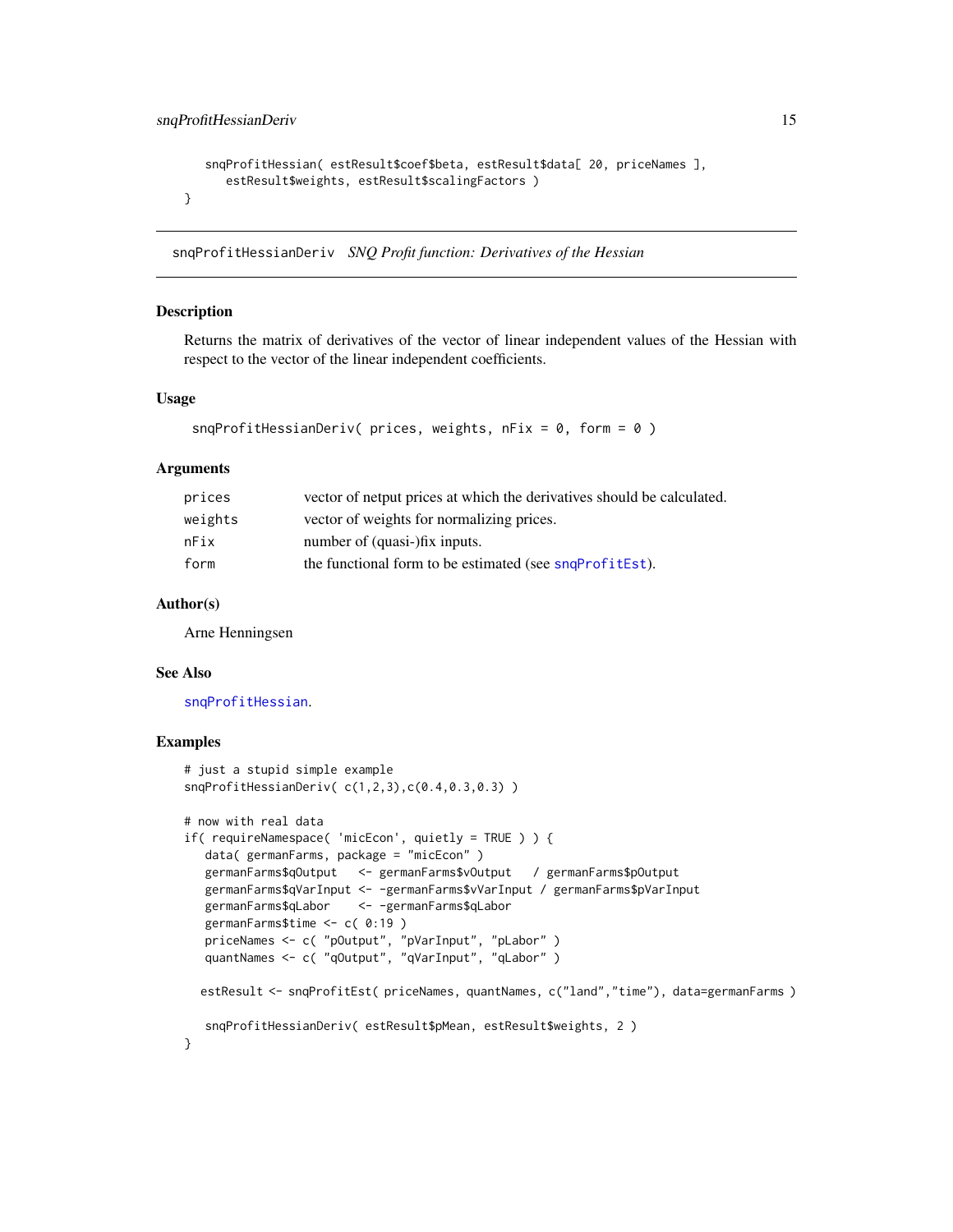```
snqProfitImposeConvexity
```
*Imposing Convexity on a SNQ Profit function*

## Description

Imposing Convexity on a Symmetric Normalized Quadratic (SNQ) Profit function.

### Usage

```
snqProfitImposeConvexity( estResult, rankReduction = 0,
   start = 10, optimMethod = "BFGS", control = list( maxit=5000 ),
   stErMethod = "none", nRep = 1000, verbose = 0)
```
## Arguments

| estResult     | object returned by snqProfitEst.                                                                           |
|---------------|------------------------------------------------------------------------------------------------------------|
| rankReduction | an integer specifying the reduction of the rank of the $\beta$ matrix.                                     |
| start         | starting values of the triangular Cholesky matrix.                                                         |
| optimMethod   | method to be used by optim.                                                                                |
| control       | list of control parameters passed to optim.                                                                |
| stErMethod    | method to compute standard errors, either 'none', 'resample', 'jackknife' or 'co-<br>efSim' (see details). |
| nRep          | number of replications to compute the standard errors if stErMethod is either<br>'resample' or 'coefSim'.  |
| verbose       | an integer idicating the verbose level.                                                                    |

## Details

The procedure proposed by Koebel, Falk and Laisney (2000, 2003) is applied to impose convexity in prices on an estimated symmetric normalized quadratic (SNQ) profit function. The standard errors of the restricted coefficients can be either calculated by bootstrap resampling ('resampling'), jackknife ('jacknife') or by simulating the distribution of the unrestricted coefficients using its variance covariance matrix ('coefSim').

## Value

a list of class snqProfitImposeConvexity containing the same objects as an object of class [snqProfitEst](#page-7-1) and additionally the objects:

| mindist | object returned by optim.                                                                   |
|---------|---------------------------------------------------------------------------------------------|
| sim     | results of the simulation to obtain the standard errors of the estimated coeffi-<br>cients. |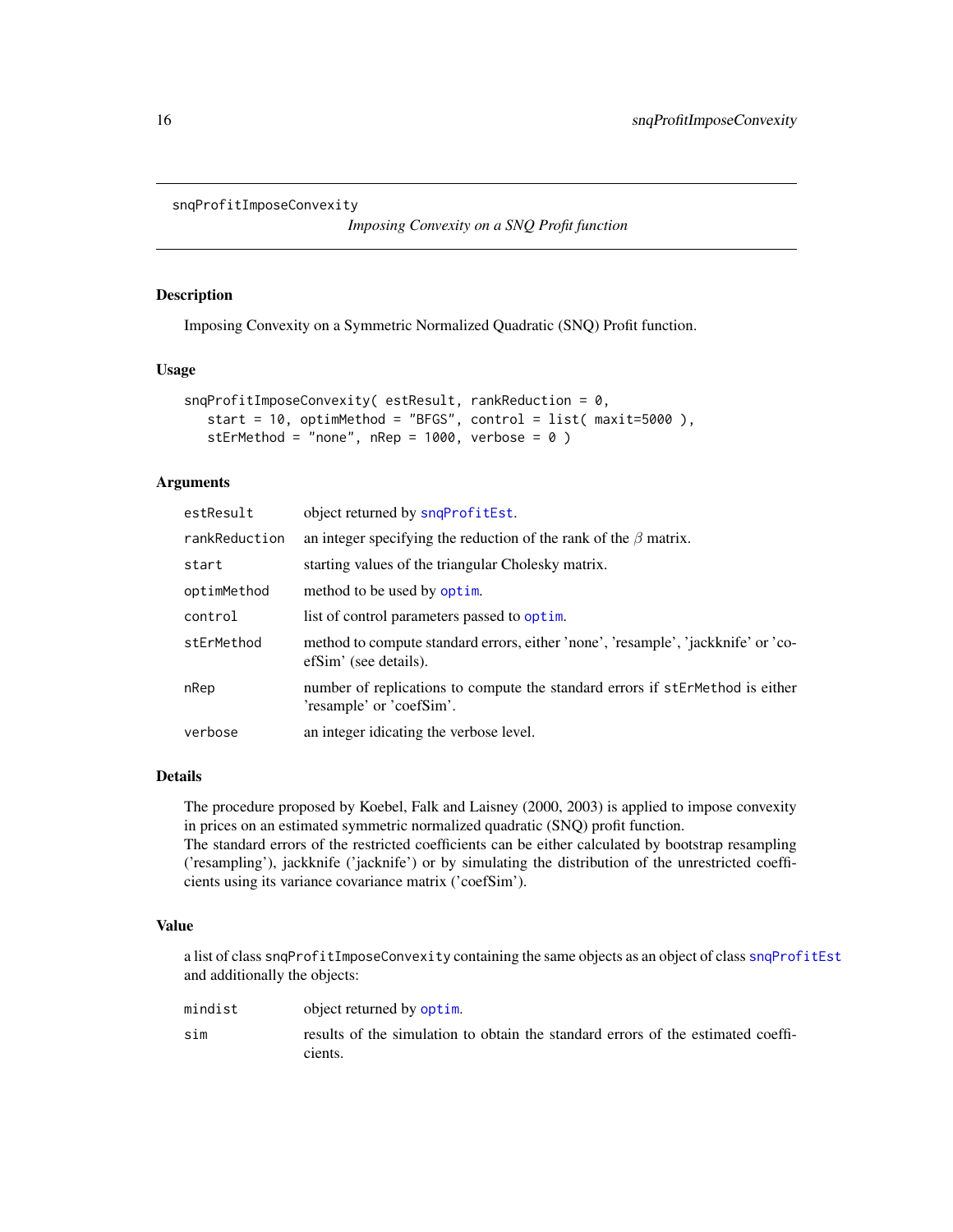## <span id="page-16-0"></span>Author(s)

Arne Henningsen

## References

Koebel, B., M. Falk and F. Laisney (2000), Imposing and Testing Curvature Conditions on a Box-Cox Cost Function. Discussion Paper No. 00-70, ZEW, Mannheim, [https://madoc.bib.](https://madoc.bib.uni-mannheim.de/515/1/dp0070.pdf) [uni-mannheim.de/515/1/dp0070.pdf](https://madoc.bib.uni-mannheim.de/515/1/dp0070.pdf).

Koebel, B., M. Falk and F. Laisney (2003), Imposing and Testing Curvature Conditions on a Box-Cox Cost Function. *Journal of Business and Economic Statistics*, 21, p. 319-335.

## See Also

[snqProfitEst](#page-7-1).

#### Examples

```
if( requireNamespace( 'micEcon', quietly = TRUE ) ) {
  data( germanFarms, package = "micEcon" )
  germanFarms$qOutput <- germanFarms$vOutput / germanFarms$pOutput
  germanFarms$qVarInput <- -germanFarms$vVarInput / germanFarms$pVarInput
  germanFarms$qLabor <- -germanFarms$qLabor
   priceNames <- c( "pOutput", "pVarInput", "pLabor" )
   quantNames <- c( "qOutput", "qVarInput", "qLabor" )
   estResult <- snqProfitEst( priceNames, quantNames, "land", data = germanFarms )
   estResult # Note: it is NOT convex in netput prices
  estResultConvex <- snqProfitImposeConvexity( estResult )
  estResultConvex # now it is convex
}
```
snqProfitShadowPrices *Shadow Prices of a SNQ Profit function*

#### **Description**

Calculates the shadow prices of a Symmetric Normalized Quadratic (SNQ) profit function.

```
snqProfitShadowPrices( priceNames, fixNames, estResult = NULL,
data = estResult$data, weights = estResult$weights,
scalingFactors = estResult$scalingFactors,
coef = estResult$coef, form = estResult$form )
```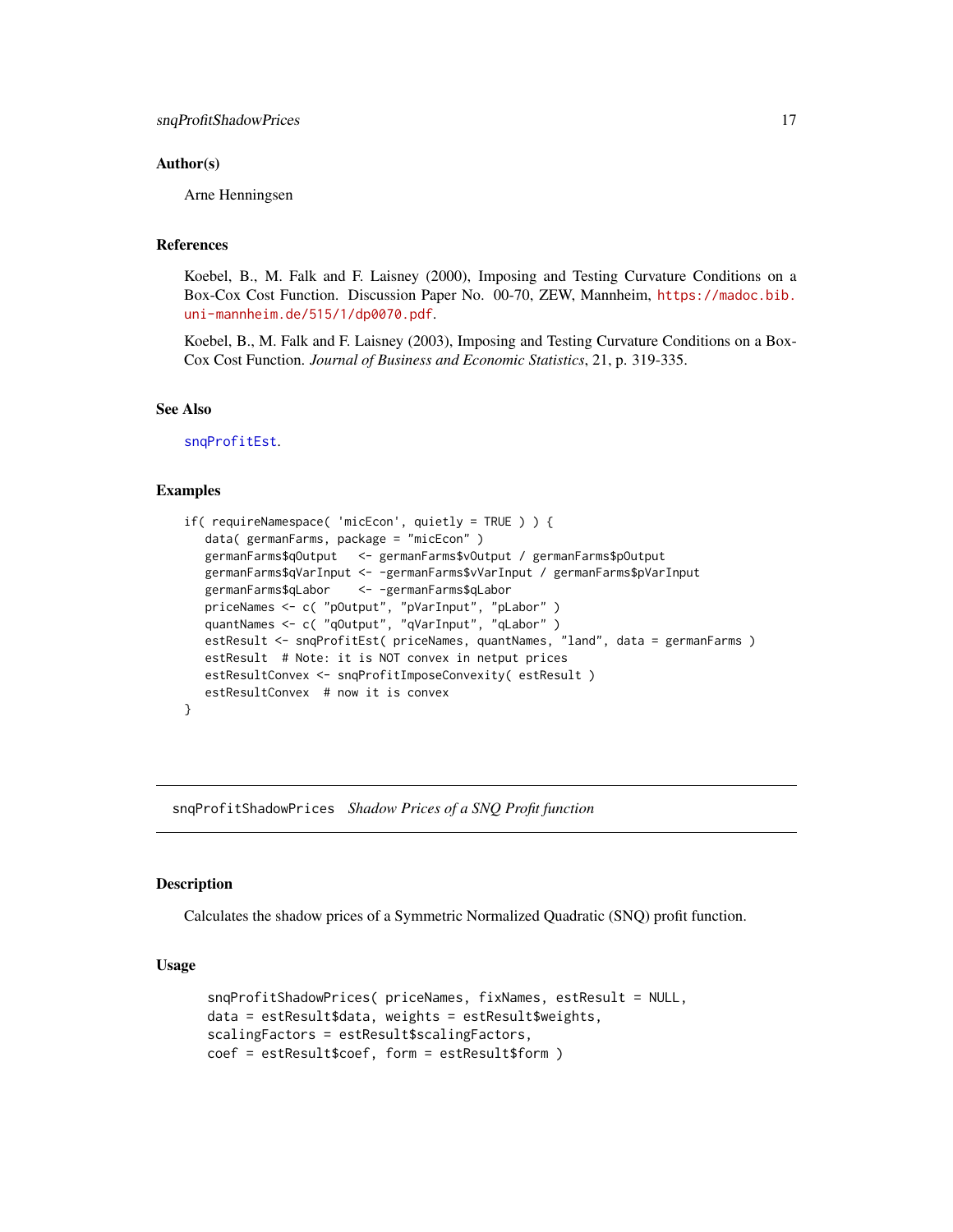## <span id="page-17-0"></span>**Arguments**

| priceNames | a vector of strings containing the names of netput prices.                                     |
|------------|------------------------------------------------------------------------------------------------|
| fixNames   | an optional vector of strings containing the names of the quantities of (quasi-)fix<br>inputs. |
| estResult  | object returned by snqProfitEst.                                                               |
| data       | a data frame containing the data.                                                              |
| weights    | vector of weights of prices used for normalization.                                            |
|            | scaling Factors factors to scale prices (see details).                                         |
| coef       | a list containing the coefficients (at least delta and gamma).                                 |
| form       | the functional form to be estimated (see details).                                             |

## Author(s)

Arne Henningsen

#### See Also

[snqProfitEst](#page-7-1), [snqProfitCalc](#page-4-1) and [snqProfitEla](#page-6-1).

#### Examples

```
if( requireNamespace( 'micEcon', quietly = TRUE ) ) {
  data( germanFarms, package = "micEcon" )
  germanFarms$qOutput <- germanFarms$vOutput / germanFarms$pOutput
  germanFarms$qVarInput <- -germanFarms$vVarInput / germanFarms$pVarInput
  germanFarms$qLabor <- -germanFarms$qLabor
  germanFarms$time <- c( 0:19 )
   priceNames <- c( "pOutput", "pVarInput", "pLabor" )
   quantNames <- c( "qOutput", "qVarInput", "qLabor" )
  fixNames <- c( "land", "time" )
  estResult <- snqProfitEst( priceNames, quantNames, fixNames, data = germanFarms )
  snqProfitShadowPrices( priceNames, fixNames, estResult )
}
```
<span id="page-17-1"></span>snqProfitWeights *SNQ Profit function: Weights of prices for normalization*

#### Description

Returns a vector of weights to normalize prices on a Symmetric Normalized Quadratic (SNQ) Profit function.

```
snqProfitWeights( priceNames, quantNames, data, method = "DW92", base = 1 )
```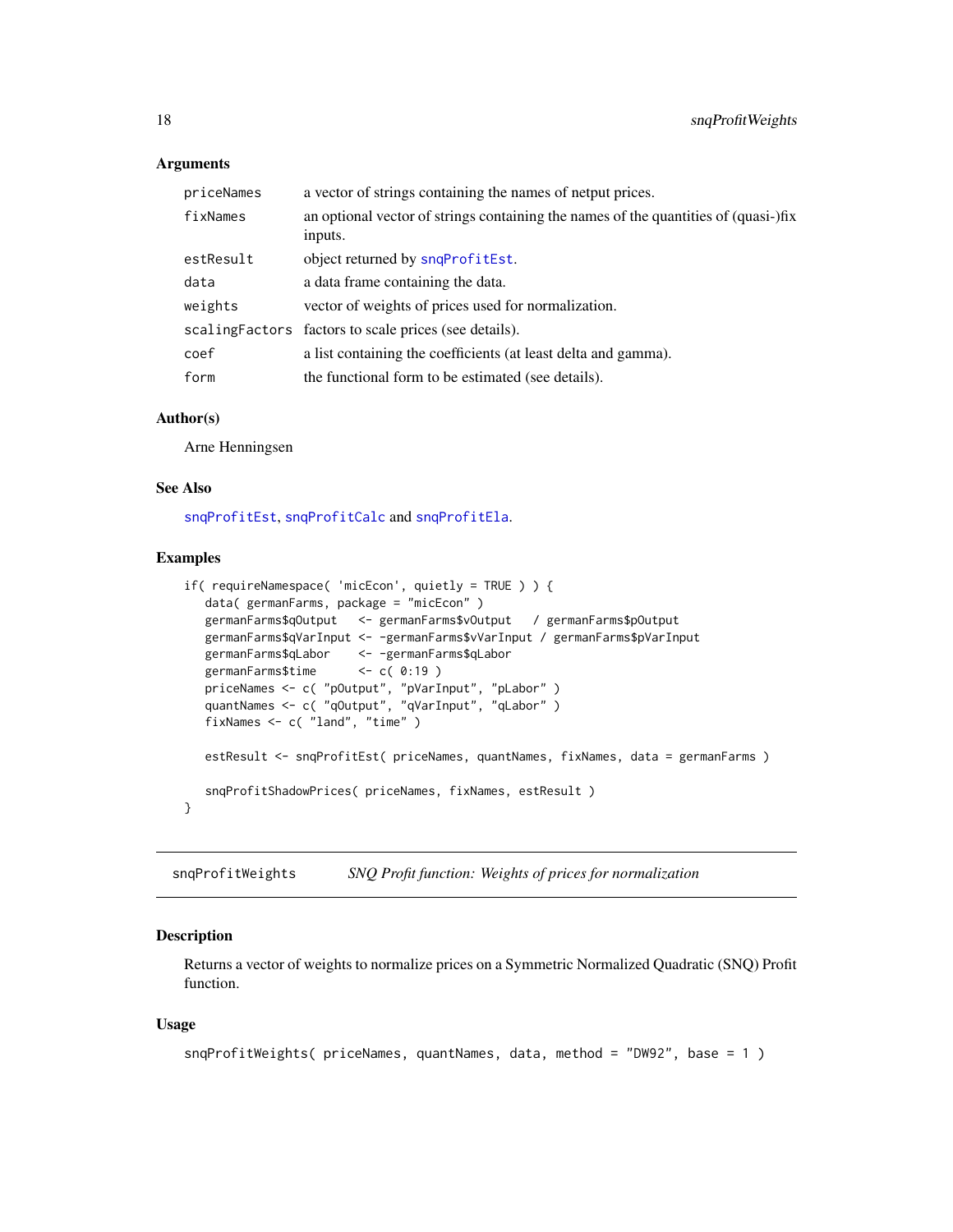## <span id="page-18-0"></span>snqProfitWeights 19

## **Arguments**

| priceNames | a vector of strings containing the names of netput prices.     |
|------------|----------------------------------------------------------------|
| quantNames | a vector of strings containing the names of netput quantities. |
| data       | a data frame containing the data.                              |
| method     | the method to determine the weights (see details).             |
| base       | the base period(s) for scaling prices (see details).           |

## Details

If argument method is 'DW92' the method of Diewert and Wales (1992) is applied. They predetermine the weights by

$$
\theta_i = \frac{|\overline{x}_i| \, p_i^0}{\sum_{i=1}^n |\overline{x}_i| \, p_i^0}
$$

Defining the scaled netput quantities as  $\tilde{x}_i^t = x_i^t \cdot p_i^0$  we get following formula:

$$
\theta_i = \frac{\left| \overline{\widetilde{x}}_i \right|}{\sum\limits_{i=1}^n \left| \overline{\widetilde{x}}_i \right|}
$$

The prices are scaled that they are unity in the base period or - if there is more than one base period - that the means of the prices over the base periods are unity. The argument base can be either (a) a single number: the row number of the base prices,

(b) a vector indicating several observations: The means of these observations are used as base prices,

(c) a logical vector with the same length as the data: The means of the observations indicated as 'TRUE' are used as base prices, or (d) NULL: prices are not scaled.

## Author(s)

Arne Henningsen

#### See Also

[snqProfitEst](#page-7-1).

```
if( requireNamespace( 'micEcon', quietly = TRUE ) ) {
  data( germanFarms, package = "micEcon" )
  germanFarms$qOutput <- germanFarms$vOutput / germanFarms$pOutput
  germanFarms$qVarInput <- -germanFarms$vVarInput / germanFarms$pVarInput
  germanFarms$qLabor <- -germanFarms$qLabor
   priceNames <- c( "pOutput", "pVarInput", "pLabor" )
   quantNames <- c( "qOutput", "qVarInput", "qLabor" )
  snqProfitWeights( priceNames, quantNames, germanFarms )
}
```